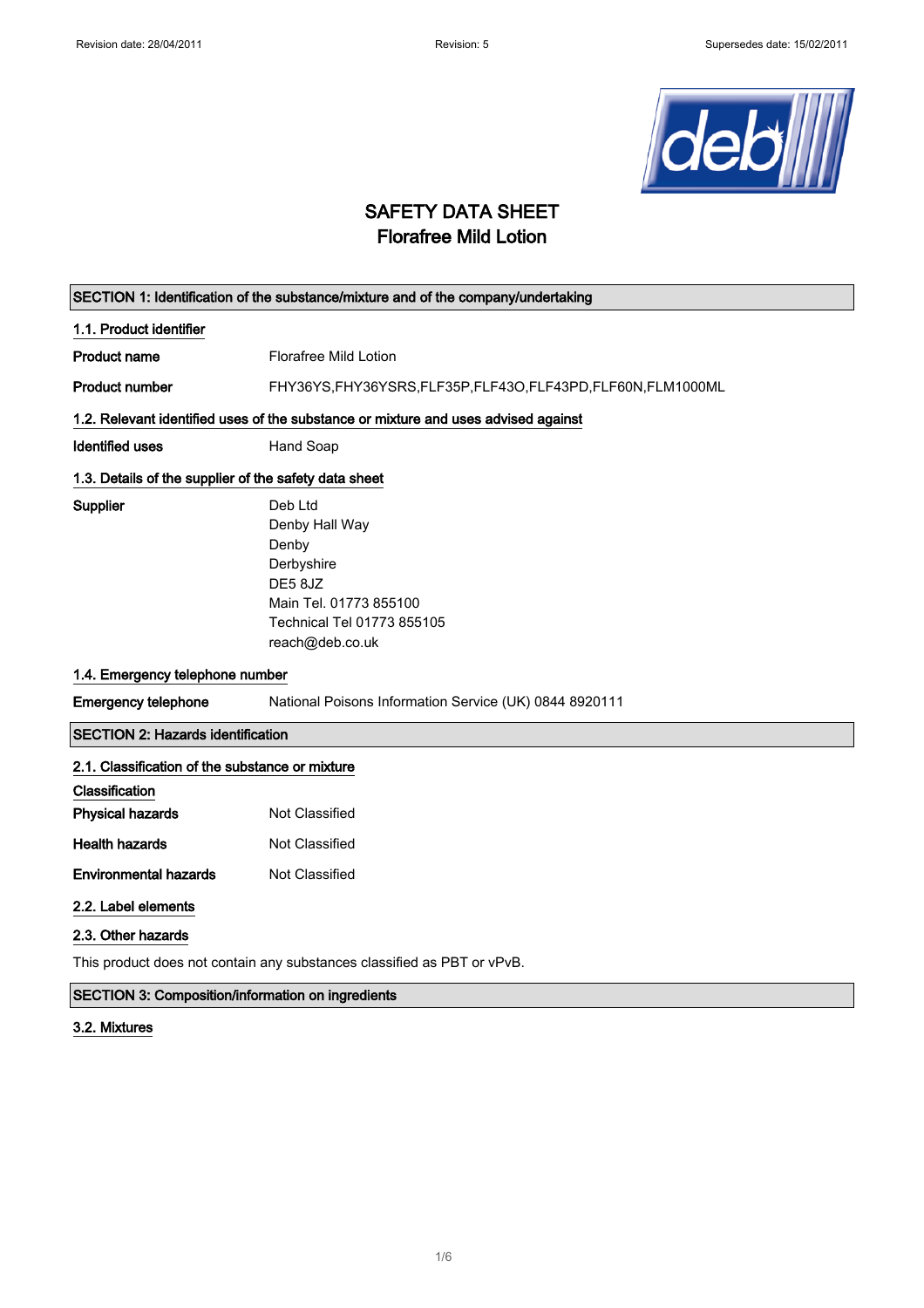#### INCI Aqua

Potassium Tallate Potassium Cocoate Cocamide DEA Trideceth-5 Propylene Glycol Sodium Citrate Sodium Chloride Triclosan Styrene/Acrylates Copolymer Isopropyl Alcohol Tetrasodium EDTA Dimethyl Oxazolidine CI 19140 CI 42090

#### SECTION 4: First aid measures

| 4.1. Description of first aid measures                                   |                                                                                                                                                                                                                    |  |
|--------------------------------------------------------------------------|--------------------------------------------------------------------------------------------------------------------------------------------------------------------------------------------------------------------|--|
| Inhalation                                                               | Not relevant. Unlikely route of exposure as the product does not contain volatile substances.                                                                                                                      |  |
| Ingestion                                                                | Rinse mouth thoroughly with water. Get medical attention if any discomfort continues.                                                                                                                              |  |
| <b>Skin contact</b>                                                      | Not relevant.                                                                                                                                                                                                      |  |
| Eye contact                                                              | Remove any contact lenses and open eyelids wide apart. Continue to rinse for at least 15<br>minutes. Continue to rinse for at least 15 minutes. Get medical attention promptly if symptoms<br>occur after washing. |  |
|                                                                          | 4.2. Most important symptoms and effects, both acute and delayed                                                                                                                                                   |  |
| Inhalation                                                               | No specific symptoms known.                                                                                                                                                                                        |  |
| Ingestion                                                                | No specific symptoms known.                                                                                                                                                                                        |  |
| Skin contact                                                             | Does not decompose when used and stored as recommended.                                                                                                                                                            |  |
| Eye contact                                                              | May cause temporary eye irritation.                                                                                                                                                                                |  |
|                                                                          | 4.3. Indication of any immediate medical attention and special treatment needed                                                                                                                                    |  |
| Notes for the doctor                                                     | No specific recommendations.                                                                                                                                                                                       |  |
| <b>SECTION 5: Firefighting measures</b>                                  |                                                                                                                                                                                                                    |  |
| 5.1. Extinguishing media                                                 |                                                                                                                                                                                                                    |  |
| Suitable extinguishing media                                             | The product is not flammable. Use fire-extinguishing media suitable for the surrounding fire.                                                                                                                      |  |
| 5.2. Special hazards arising from the substance or mixture               |                                                                                                                                                                                                                    |  |
| <b>Hazardous combustion</b><br>products                                  | No known hazardous decomposition products.                                                                                                                                                                         |  |
| 5.3. Advice for firefighters                                             |                                                                                                                                                                                                                    |  |
| Protective actions during<br>firefighting                                | No specific firefighting precautions known.                                                                                                                                                                        |  |
| <b>SECTION 6: Accidental release measures</b>                            |                                                                                                                                                                                                                    |  |
| 6.1. Personal precautions, protective equipment and emergency procedures |                                                                                                                                                                                                                    |  |

Personal precautions **Avoid contact with eyes.**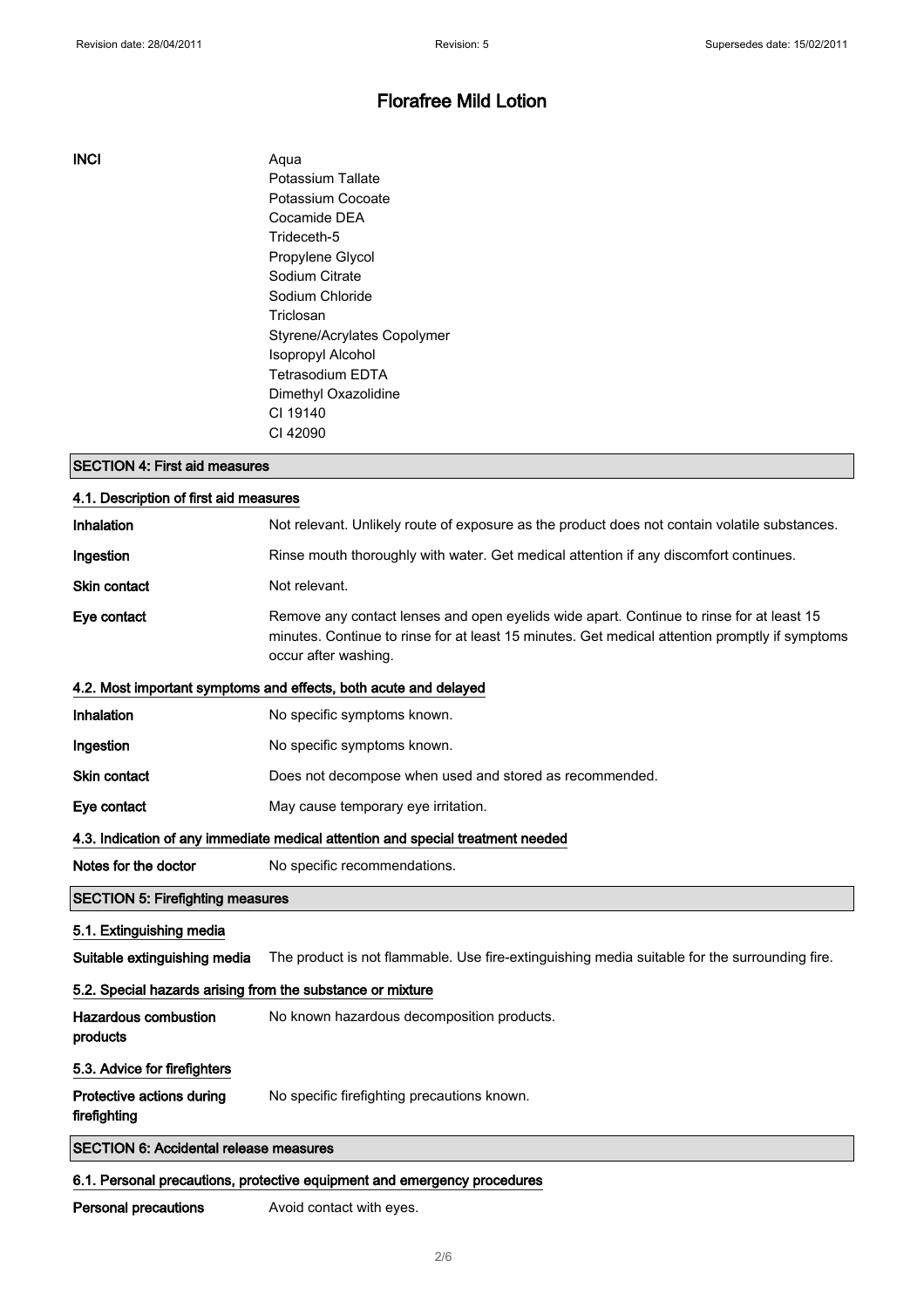#### 6.2. Environmental precautions

Environmental precautions Not considered to be a significant hazard due to the small quantities used.

#### 6.3. Methods and material for containment and cleaning up

Methods for cleaning up Flush away spillage with plenty of water. Avoid contamination of ponds or watercourses with washing down water. Absorb spillage with non-combustible, absorbent material. Do not discharge into drains or watercourses or onto the ground.

#### 6.4. Reference to other sections

| Reference to other sections                                | For waste disposal, see Section 13.                                      |  |
|------------------------------------------------------------|--------------------------------------------------------------------------|--|
| <b>SECTION 7: Handling and storage</b>                     |                                                                          |  |
| 7.1. Precautions for safe handling                         |                                                                          |  |
| <b>Usage precautions</b>                                   | Avoid contact with eyes.                                                 |  |
|                                                            | 7.2. Conditions for safe storage, including any incompatibilities        |  |
| <b>Storage precautions</b>                                 | Store in closed original container at temperatures between 0°C and 30°C. |  |
| 7.3. Specific end use(s)                                   |                                                                          |  |
| Specific end use(s)                                        | The identified uses for this product are detailed in Section 1.2.        |  |
| <b>SECTION 8: Exposure Controls/personal protection</b>    |                                                                          |  |
| 8.1. Control parameters                                    |                                                                          |  |
| Ingredient comments                                        | No exposure limits known for ingredient(s).                              |  |
| 8.2. Exposure controls                                     |                                                                          |  |
| Appropriate engineering<br>controls                        | Not relevant.                                                            |  |
| Eye/face protection                                        | Not relevant.                                                            |  |
| Hygiene measures                                           | Not relevant.                                                            |  |
| <b>Respiratory protection</b>                              | No specific recommendations.                                             |  |
| <b>SECTION 9: Physical and Chemical Properties</b>         |                                                                          |  |
| 9.1. Information on basic physical and chemical properties |                                                                          |  |
| Appearance                                                 | Viscous liquid.                                                          |  |
| Colour                                                     | Green.                                                                   |  |
| Odour                                                      | Characteristic.                                                          |  |
| Solubility(ies)                                            | Soluble in water.                                                        |  |
| 9.2. Other information                                     |                                                                          |  |
| Other information                                          | None.                                                                    |  |
| <b>SECTION 10: Stability and reactivity</b>                |                                                                          |  |
| 10.1. Reactivity                                           |                                                                          |  |
| Reactivity                                                 | There are no known reactivity hazards associated with this product.      |  |
| 10.2. Chemical stability                                   |                                                                          |  |
| <b>Stability</b>                                           | Stable at normal ambient temperatures.                                   |  |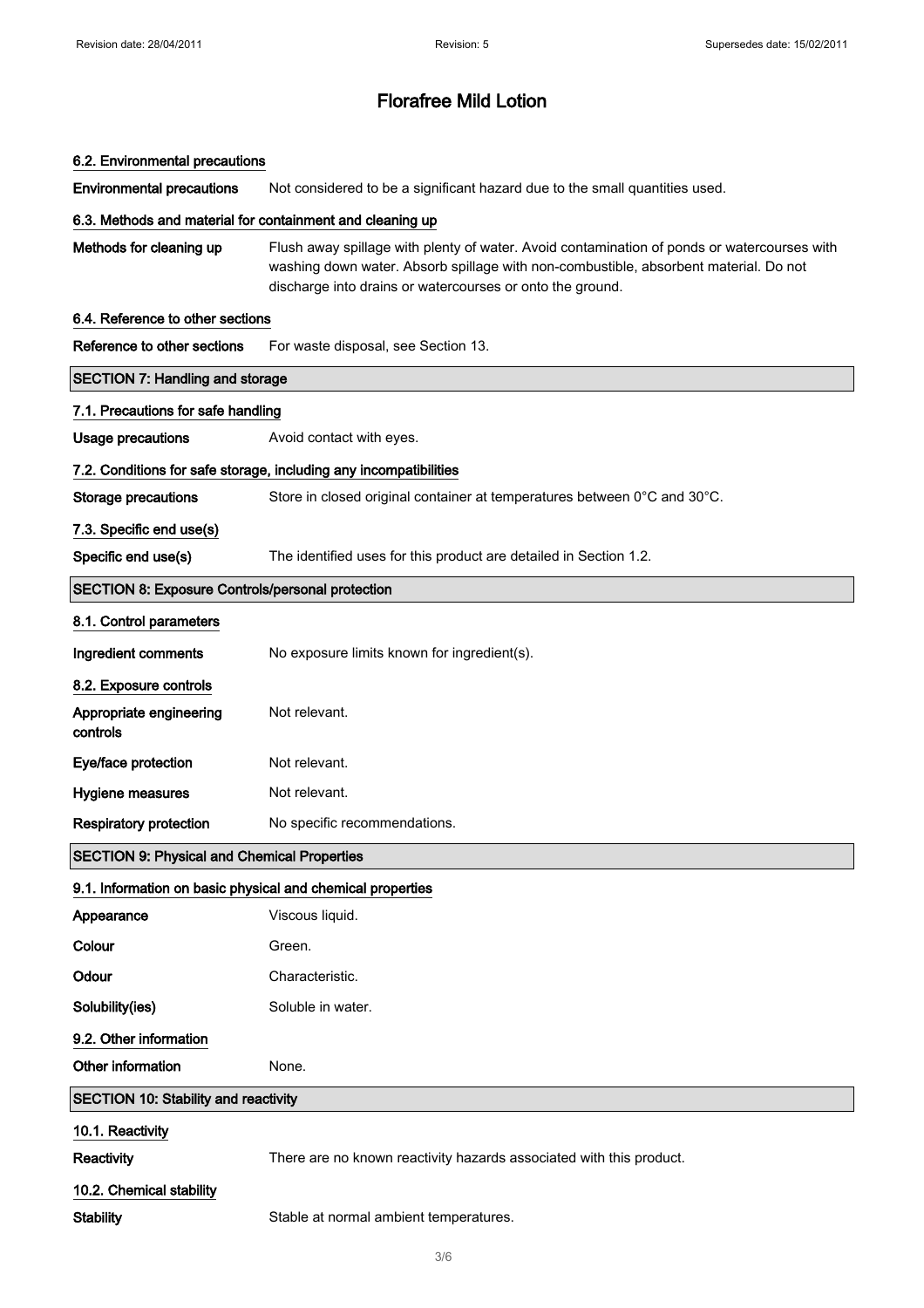| 10.3. Possibility of hazardous reactions     |                                                                                                                                                                                                                                                                                                                                                                                           |  |
|----------------------------------------------|-------------------------------------------------------------------------------------------------------------------------------------------------------------------------------------------------------------------------------------------------------------------------------------------------------------------------------------------------------------------------------------------|--|
| Possibility of hazardous<br>reactions        | None known.                                                                                                                                                                                                                                                                                                                                                                               |  |
| 10.4. Conditions to avoid                    |                                                                                                                                                                                                                                                                                                                                                                                           |  |
| <b>Conditions to avoid</b>                   | There are no known conditions that are likely to result in a hazardous situation.                                                                                                                                                                                                                                                                                                         |  |
| 10.5. Incompatible materials                 |                                                                                                                                                                                                                                                                                                                                                                                           |  |
| Materials to avoid                           | No specific material or group of materials is likely to react with the product to produce a<br>hazardous situation.                                                                                                                                                                                                                                                                       |  |
| 10.6. Hazardous decomposition products       |                                                                                                                                                                                                                                                                                                                                                                                           |  |
| Hazardous decomposition<br>products          | Does not decompose when used and stored as recommended.                                                                                                                                                                                                                                                                                                                                   |  |
| <b>SECTION 11: Toxicological information</b> |                                                                                                                                                                                                                                                                                                                                                                                           |  |
| 11.1. Information on toxicological effects   |                                                                                                                                                                                                                                                                                                                                                                                           |  |
| Inhalation                                   | No specific health hazards known.                                                                                                                                                                                                                                                                                                                                                         |  |
| Ingestion                                    | May cause discomfort if swallowed.                                                                                                                                                                                                                                                                                                                                                        |  |
| Skin contact                                 | Skin irritation should not occur when used as recommended.                                                                                                                                                                                                                                                                                                                                |  |
| Eye contact                                  | May cause temporary eye irritation.                                                                                                                                                                                                                                                                                                                                                       |  |
| <b>SECTION 12: Ecological Information</b>    |                                                                                                                                                                                                                                                                                                                                                                                           |  |
| Ecotoxicity                                  | Not regarded as dangerous for the environment.                                                                                                                                                                                                                                                                                                                                            |  |
| 12.1. Toxicity                               |                                                                                                                                                                                                                                                                                                                                                                                           |  |
| 12.2. Persistence and degradability          |                                                                                                                                                                                                                                                                                                                                                                                           |  |
| Persistence and degradability                | The surfactant(s) contained in this product complies(comply) with the biodegradability criteria<br>as laid down in Regulation (EC) No. 648/2004 on detergents. Data to support this assertion<br>are held at the disposal of the competent authorities of the Member States and will be made<br>available to them at their direct request, or at the request of a detergent manufacturer. |  |
| 12.3. Bioaccumulative potential              |                                                                                                                                                                                                                                                                                                                                                                                           |  |
| <b>Bioaccumulative potential</b>             | No data available on bioaccumulation.                                                                                                                                                                                                                                                                                                                                                     |  |
| 12.4. Mobility in soil                       |                                                                                                                                                                                                                                                                                                                                                                                           |  |
| <b>Mobility</b>                              | The product is soluble in water.                                                                                                                                                                                                                                                                                                                                                          |  |
| 12.5. Results of PBT and vPvB assessment     |                                                                                                                                                                                                                                                                                                                                                                                           |  |
| Results of PBT and vPvB<br>assessment        | This product does not contain any substances classified as PBT or vPvB.                                                                                                                                                                                                                                                                                                                   |  |
| 12.6. Other adverse effects                  |                                                                                                                                                                                                                                                                                                                                                                                           |  |
| Other adverse effects                        | None known.                                                                                                                                                                                                                                                                                                                                                                               |  |
| <b>SECTION 13: Disposal considerations</b>   |                                                                                                                                                                                                                                                                                                                                                                                           |  |
| 13.1. Waste treatment methods                |                                                                                                                                                                                                                                                                                                                                                                                           |  |
|                                              |                                                                                                                                                                                                                                                                                                                                                                                           |  |

General information When handling waste, the safety precautions applying to handling of the product should be considered.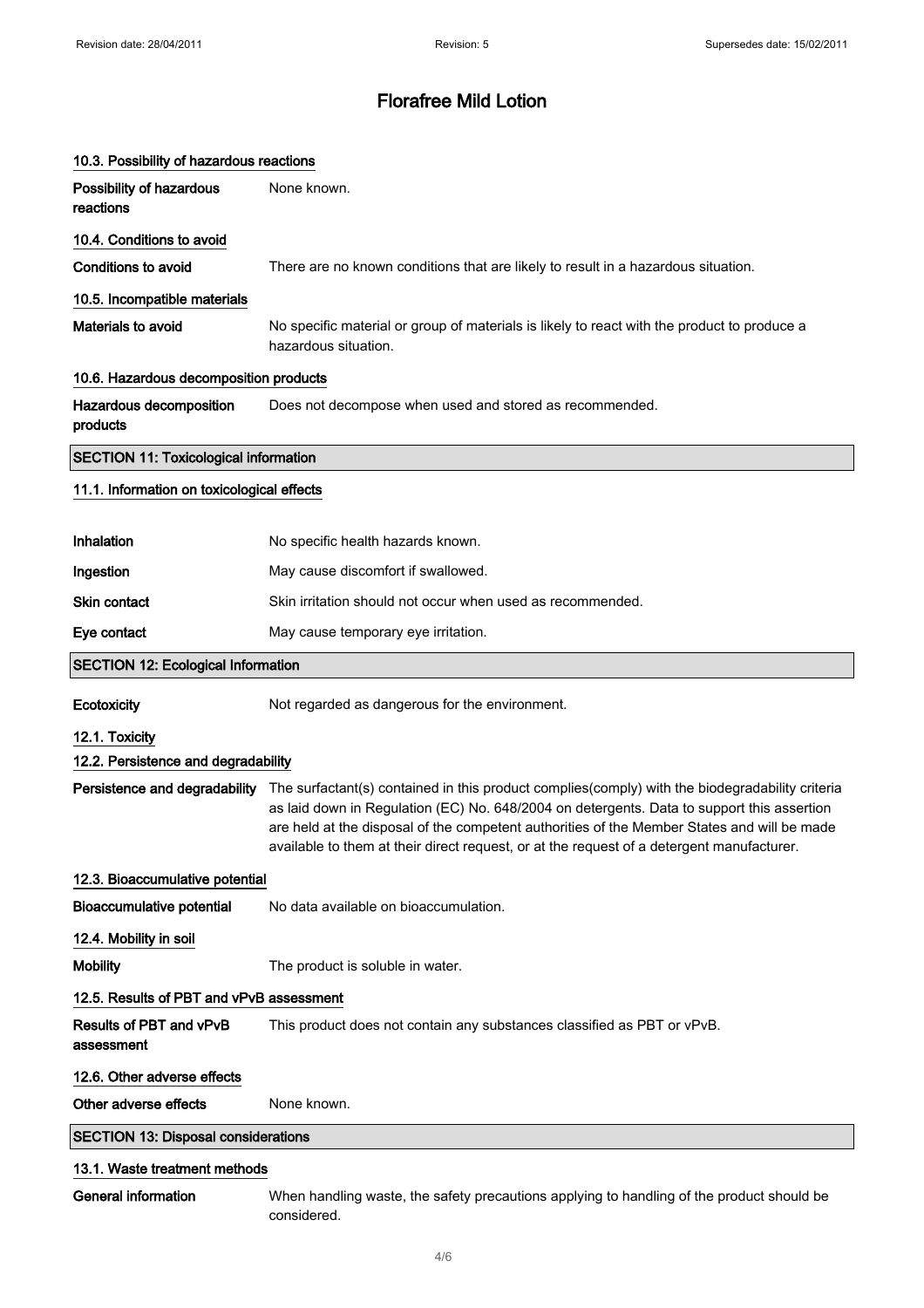| <b>Disposal methods</b>                                                                        | Dispose of waste to licensed waste disposal site in accordance with the requirements of the<br>local Waste Disposal Authority.                                                                                                                                                                                                           |  |
|------------------------------------------------------------------------------------------------|------------------------------------------------------------------------------------------------------------------------------------------------------------------------------------------------------------------------------------------------------------------------------------------------------------------------------------------|--|
| <b>SECTION 14: Transport information</b>                                                       |                                                                                                                                                                                                                                                                                                                                          |  |
| Road transport notes                                                                           | Not classified.                                                                                                                                                                                                                                                                                                                          |  |
| Rail transport notes                                                                           | Not classified.                                                                                                                                                                                                                                                                                                                          |  |
| Sea transport notes                                                                            | Not classified.                                                                                                                                                                                                                                                                                                                          |  |
| Air transport notes                                                                            | Not classified.                                                                                                                                                                                                                                                                                                                          |  |
| 14.1. UN number                                                                                |                                                                                                                                                                                                                                                                                                                                          |  |
| Not applicable.                                                                                |                                                                                                                                                                                                                                                                                                                                          |  |
| 14.2. UN proper shipping name                                                                  |                                                                                                                                                                                                                                                                                                                                          |  |
| Not applicable.                                                                                |                                                                                                                                                                                                                                                                                                                                          |  |
| 14.3. Transport hazard class(es)                                                               |                                                                                                                                                                                                                                                                                                                                          |  |
| Not applicable.                                                                                |                                                                                                                                                                                                                                                                                                                                          |  |
| 14.4. Packing group                                                                            |                                                                                                                                                                                                                                                                                                                                          |  |
| Not applicable.                                                                                |                                                                                                                                                                                                                                                                                                                                          |  |
| 14.5. Environmental hazards                                                                    |                                                                                                                                                                                                                                                                                                                                          |  |
| Environmentally hazardous substance/marine pollutant                                           |                                                                                                                                                                                                                                                                                                                                          |  |
| No.                                                                                            |                                                                                                                                                                                                                                                                                                                                          |  |
| 14.6. Special precautions for user                                                             |                                                                                                                                                                                                                                                                                                                                          |  |
| Not applicable.                                                                                |                                                                                                                                                                                                                                                                                                                                          |  |
|                                                                                                | 14.7. Transport in bulk according to Annex II of MARPOL73/78 and the IBC Code                                                                                                                                                                                                                                                            |  |
| Transport in bulk according to Not applicable.<br>Annex II of MARPOL 73/78<br>and the IBC Code |                                                                                                                                                                                                                                                                                                                                          |  |
| <b>SECTION 15: Regulatory information</b>                                                      |                                                                                                                                                                                                                                                                                                                                          |  |
|                                                                                                | 15.1. Safety, health and environmental regulations/legislation specific for the substance or mixture                                                                                                                                                                                                                                     |  |
| <b>EU</b> legislation                                                                          | This is a cosmetic product regulated by Regulation EC no 1223/2009 (as amended) and is<br>thus exempt from the Safety Data Sheet requirements of Regulation EC no 453/2010. It is<br>also exempt from exempt from the classification and labelling rules of the Classification,<br>Labelling and Packaging Regulation (EC) No 1272/2008. |  |
| Water hazard classification                                                                    | WGK1                                                                                                                                                                                                                                                                                                                                     |  |
| 15.2. Chemical safety assessment                                                               |                                                                                                                                                                                                                                                                                                                                          |  |
| No chemical safety assessment has been carried out.                                            |                                                                                                                                                                                                                                                                                                                                          |  |
| <b>SECTION 16: Other information</b>                                                           |                                                                                                                                                                                                                                                                                                                                          |  |
| <b>Revision comments</b>                                                                       | Revision of information NOTE: Lines within the margin indicate significant changes from the<br>previous revision.                                                                                                                                                                                                                        |  |

Revision 5

 $\overline{\phantom{a}}$